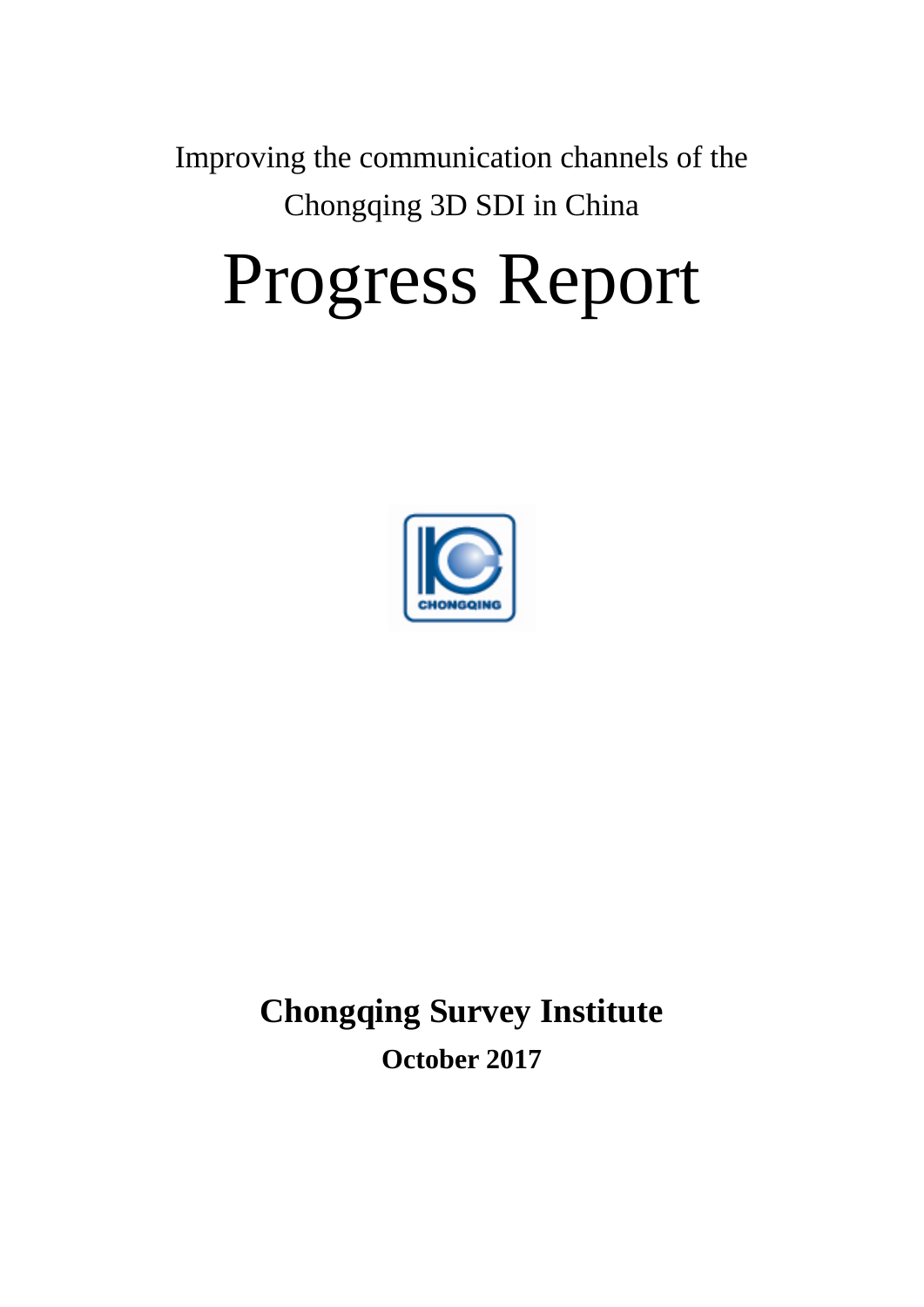## **Contents**

| $\mathbf{1}$ |  |
|--------------|--|
|              |  |
|              |  |
|              |  |
| 2            |  |
|              |  |
|              |  |
| 3            |  |
|              |  |
|              |  |
|              |  |
|              |  |
|              |  |
|              |  |
|              |  |
|              |  |
|              |  |
|              |  |
|              |  |
|              |  |
|              |  |
|              |  |
| 4            |  |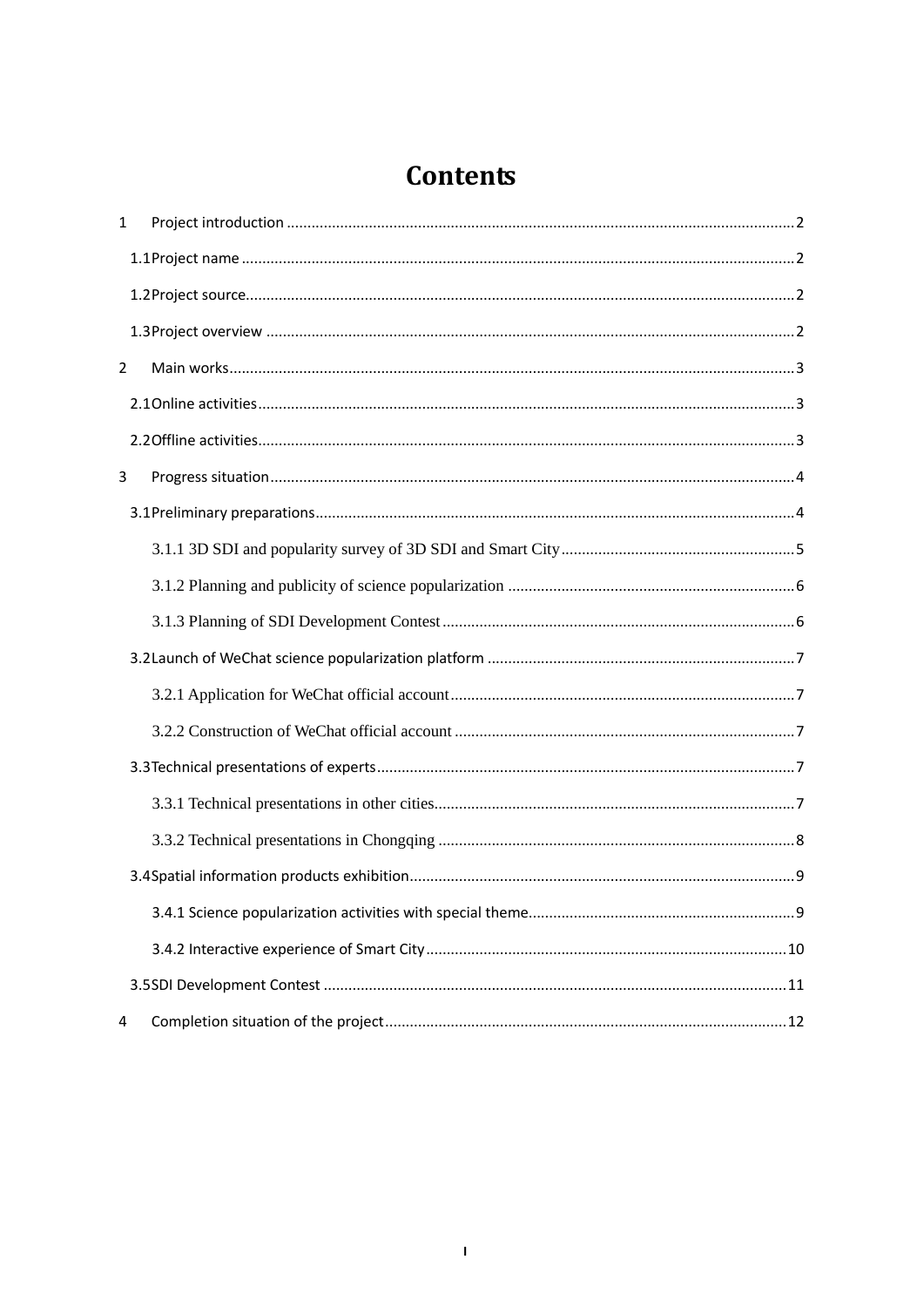## <span id="page-2-0"></span>**1 Project introduction**

## <span id="page-2-1"></span>**1.1 Project name**

<span id="page-2-2"></span>Project name: Improving the communication channels of the Chongqing 3D SDI in China

## **1.2 Project source**

<span id="page-2-3"></span>GSDI SMALL GRANTS APPLICANTS 2017.

## **1.3 Project overview**

As GSDI SMALL GRANTS APPLICANTS 2017, the project Improving the communication channels of the Chongqing 3D SDI in China is submitted for approval by Chongqing Survey Institute. Taking an active role in exploration, research and implementation of infrastructure, big data, and platform software in Smart City construction of Chongqing, Chongqing Survey Institute has developed geospatial information service platform and service center of Smart Nanan, spatial information service and cloud computing platform of Smart Chongqing, space-ground integration real-time map system, management concept of Intelligent Community, three-dimensional geographic information system (3D GIS) for urban drainage and waterlogging prevention, development and application of assistance system of 3D digital waterway, forming a professional software support system.

The program is oriented to enterprises, universities, the community public and other personnel. Activities included online publicity of science popularization, virtual reality modeling contest, offline technical presentation of experts and interactive experience of geographic information products, etc., providing conditions for the public to know about Smart City, cutting-edge technologies of Smart City, participate in construction of Smart City and help the development of Smart City in Chongqing.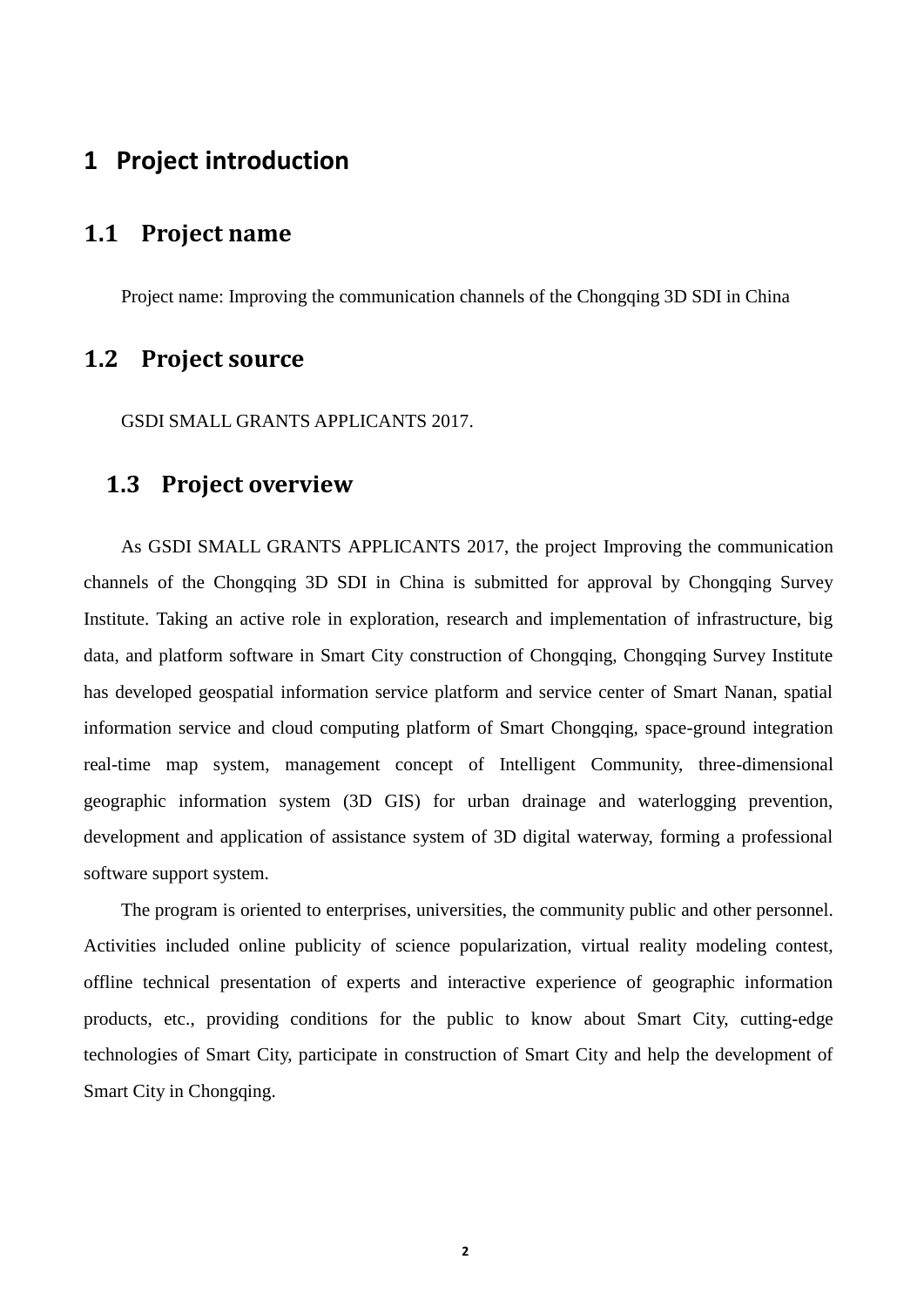## <span id="page-3-0"></span>**2 Main works**

With a combination of online and offline activities, the project aims to strengthen interaction of various groups, promote the public's understanding of high-technology, advocate a scientific lifestyle and innovative entrepreneurship. Specific activities are as follows:

## <span id="page-3-1"></span>**2.1 Online activities**

#### **1) WeChat science popularization column**

Science Popularization of Smart City Chongqing Column is published by WeChat, with Real Trip to Chongqing, Love Chongqing, Construction Progress of Smart City, Question and Answer, Smart Community and other sections in this column. In the form of online guides and information pushes of virtual city, relevant conditions for construction of Smart City will be popularized. Contents of the column would have rich interactive operations, easy-to-understand texts, and intuitive atlases.

#### **2) SDI Development Contest**

Prepare for data and open platform in the early stage and publish rules of the Virtual Reality Modeling Contest online. When registration starts, contestants can download a registration form and e-mail it to official mail account of the contest. After successful registration, contestants will receive an e-mail with team number. The organizing committee will provide necessary data resources and toolkit download link for contestants whose registrations are approved. The modeling themes can be indoor, outdoor and other virtual modelings of ancient architecture, modern architecture, natural landscape, etc. There are no restrictions on equipment, processing software and production methods. All materials can be used, such as text, pictures, videos, websites.

#### <span id="page-3-2"></span>**2.2 Offline activities**

#### **1) SDI Presentations**

Relying on administrative functions of the Chongqing Planning Bureau, experts in the virtual reality of Smart City field were organized to carry out theme lectures about hot science and technology and issues surrounding citizens during the SDI Day. Lectures include Virtual Chongqing and Smart Life, Smart City Planning with Public Participation, Learn about Chongqing through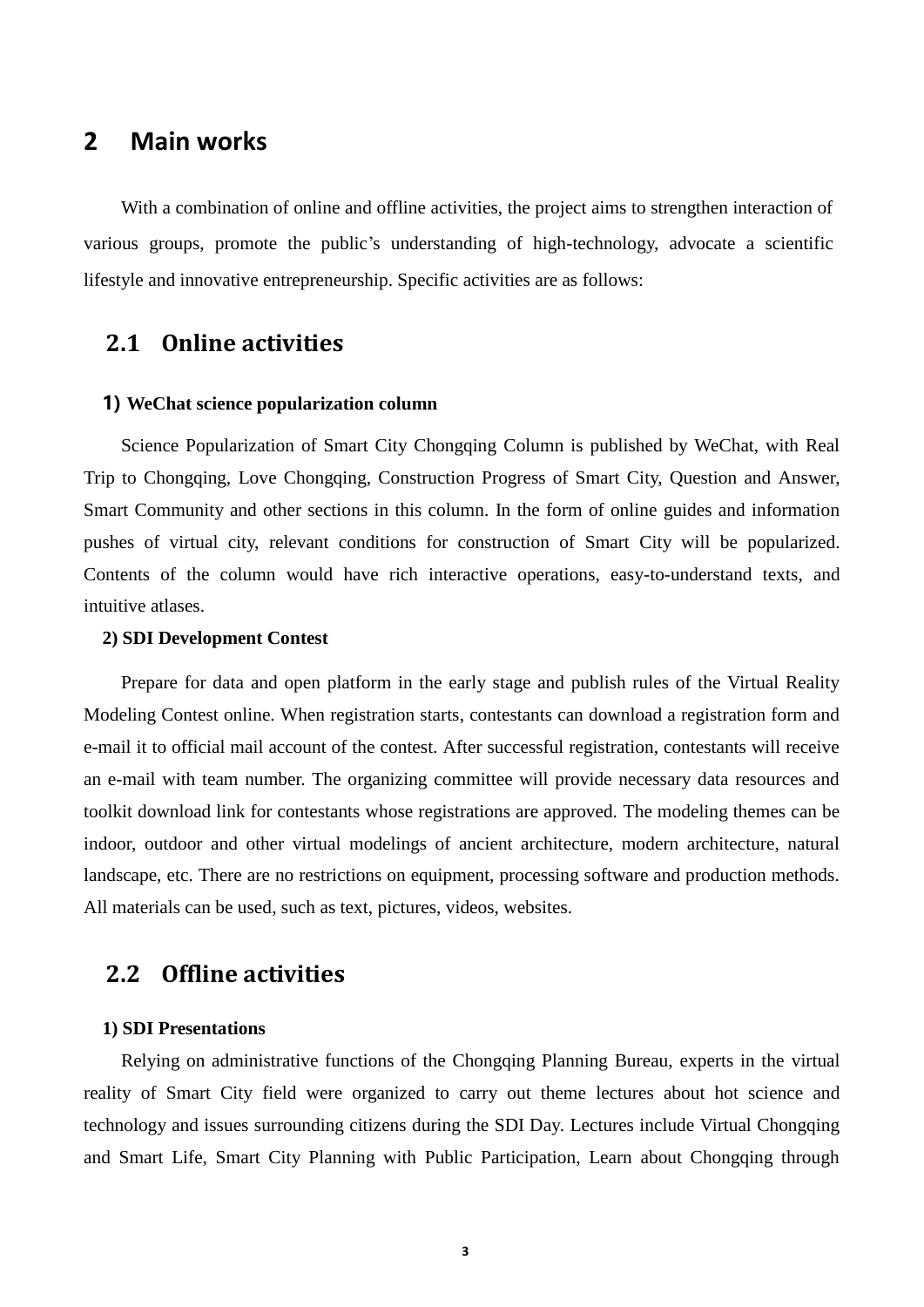Pictures, Rename Mapping Tools, etc. At the final stage of each theme lecture, there will be an interactive session with cultural gifts about Smart City construction.

#### **2) SDI Exhibitions**

Taking the Chongqing Surveying and Mapping Cultural Park as a main venue, around the theme Improving the communication channels of the Chongqing 3D SDI in China, we will carry out science popularization activities with high interaction and public participation. Thematic exhibition boards, cultural map products, drone systems, streetscape scanners, and urban internet of things monitoring equipment are used on site to highlight the theme of combination of science, art and culture. Conduct exchanges and interactions among government, corporate managers, enterprise technicians, researchers and students in universities, and demonstrate creation achievements of Smart City construction.

Taking Chongqing Survey Institute as the venue for project activities, participants are guided to conduct field trips of results of Smart City virtual reality construction and to experience corporate innovation culture and atmosphere. Applications of Smart Chongqing are exhibited in 3D demonstration hall, including 3D digital city virtual scenes, space-ground integration real-time map system, smart community platform, etc. At the same time, various types of booths are set up on site to provide participants with interactive experience by VR glasses, VR helmets, and naked-eye stereoscopic equipment.

#### **3) Awards of 3D SDI Development Contest**

Referring to results of the online Virtual Reality Modeling Contest in the early stage and scores of modeling exhibition, contestants will be awarded bonuses and commemorative prizes.

## <span id="page-4-0"></span>**3 Progress situation**

After declaration work of the project was carried out, staff of Chongqing Survey Institute immediately conducted relevant research activities on contents of declaration and visited relevant units, enterprises and universities inside and outside Chongqing to grasp the current development status and the understanding of the various levels of people in 3D SDI field in China.

## <span id="page-4-1"></span>**3.1 Preliminary preparations**

After approval of the project, Chongqing Survey Institute immediately organized a project team led by vice president in charge of science and technology, including team members of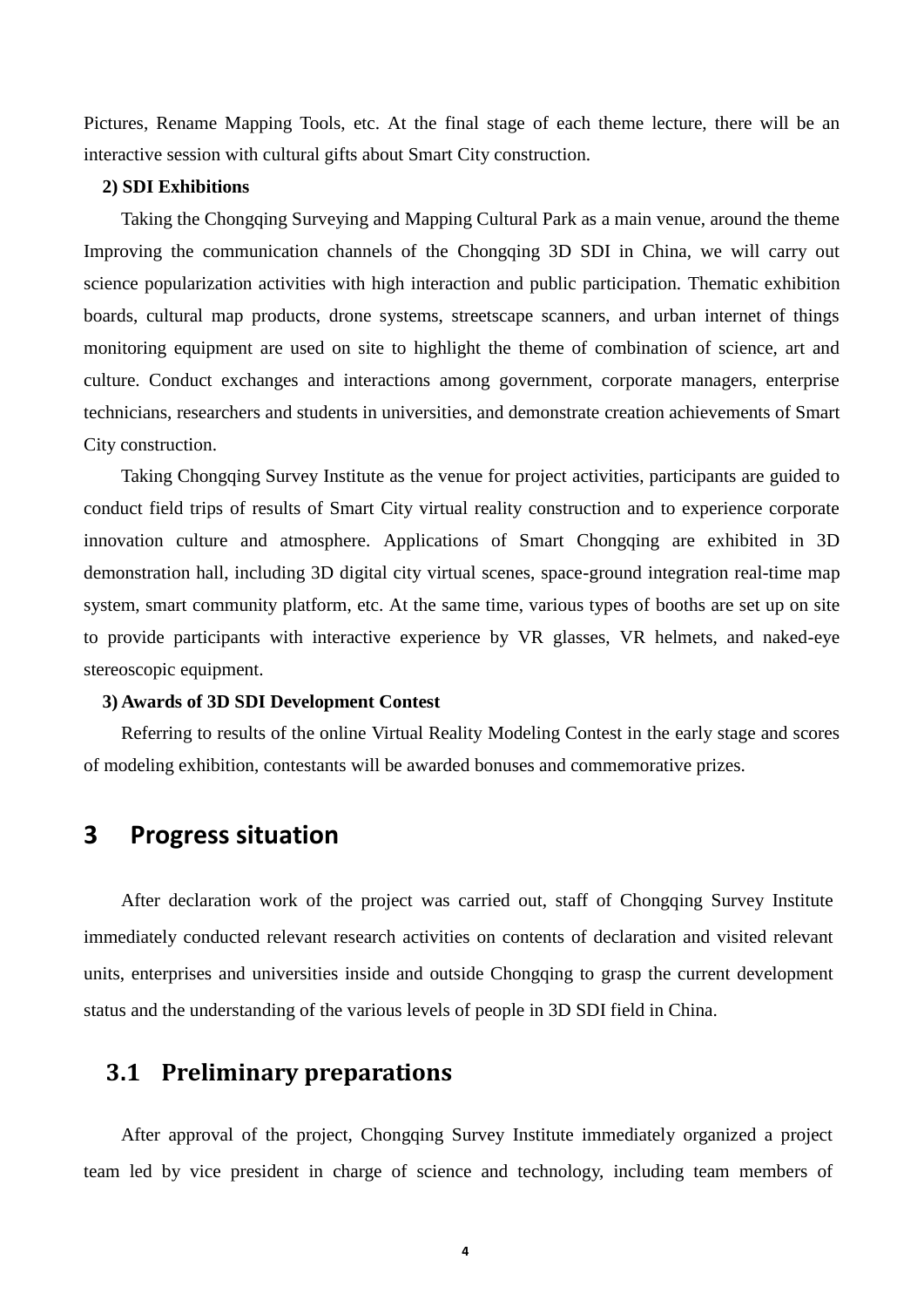multi-professional technicians, marketing personnel, logistic support personnel, etc. According to work contents in project charter, preparations for preliminary planning of the project, preparations and launch of the WeChat science popularization platform, technical presentation of experts, exhibition of high-tech products for spatial information, and organization and evaluation of virtual reality modeling contests were carried out.

#### <span id="page-5-0"></span>**3.1.1 3D SDI and popularity survey of 3D SDI and Smart City**

#### 1) Survey of peer units in other cities

The team members went to Kunming to participate in the Area Seminar of National New Smart City Evaluation Work and carry out relevant research on Smart City. After that, they went to Beijing to participate in the High-end Forum for Surveying and Mapping Geographic Information and carry out research. More than 300 engineering technicians and scientific researchers from related companies, colleges and research institutes in surveying and mapping geographic information field attended the conference. In order to further master new technologies of Smart City, Chongqing Survey Institute invited South Digital Technology Corporation for exchanges. The in-depth exchanges and discussions were carried out on construction of Smart City, dynamic updating, management and application of basic geographic information data and information-based intelligent surveying and mapping.

#### 2) Survey of relative units in Chongqing

Relevant personnel of Chongqing Survey Institute attended the 2017 Chongqing Industrial Internet Summit and the Second General Meeting of the Chongqing Cloud Computing and Big Data Industry Association to learn more about application status of technologies such as cloud computing and big data in Chongqing. In addition, Chongqing Survey Institute invited the director Jiang Yi from College of Computer Science of the Chongqing University of Posts and Telecommunications to have exchanges. Relevant experts from the Chongqing University of Posts and Telecommunications introduced basic conditions of the College of Computer Science, research progress and construction achievements in mobile internet sensor network and big data processing and mining, etc. Makerspace, intelligent perception of city, safety monitoring of urban underground pipeline, construction of big data cloud platform were discussed.

3) Conclusion about surveys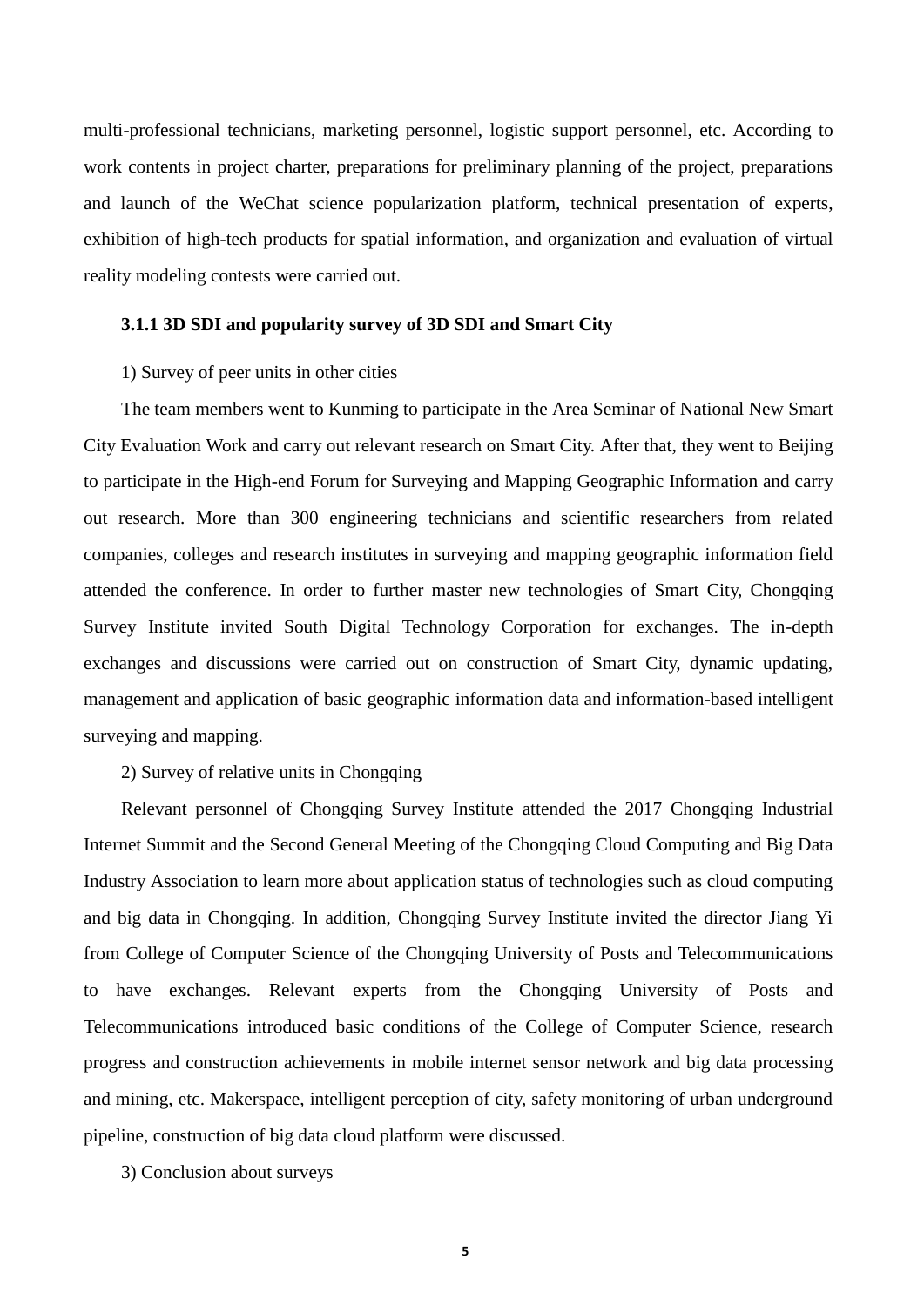Comprehensive Internet infrastructure, 3D SDI technology and service system, as well as government policies promoted professional research and industrial development of the Internet and big data fields, which laid the foundation for construction of Smart Chongqing. However, construction of Smart City with support of 3D SDI also faced some problems. Information asymmetry and unbalance resource acquisition of different regions, people, urban and rural areas caused blocked channels of information exchange and sharing, obstructed integration and sharing of information technology and different cognition of 3D SDI among various personnel.

#### <span id="page-6-0"></span>**3.1.2 Planning and publicity of science popularization**

To ensure publicity effects, contents and forms of publicity were novel and attractive. The project team discussed publicity plan. Based on highlights and practical plans put forward by team members, plannings and arrangements were made on contents and forms of publicity and organization of personnel.

Publicity forms were online and offline activities. Online activities utilized new media plus Internet technology to enable the public to access and understand construction of Smart City anytime and anywhere, including the push of WeChat public platforms, data online services, etc. Offline activities adopted live presentations, demonstrations, and interactions to allow the public to see, listen, and experience stereoscopic perceptions, including expert technical presentations and exhibitions of spatial information products (interactive experience and smart tourism).

#### <span id="page-6-1"></span>**3.1.3 Planning of SDI Development Contest**

To ensure the effective implementation of the SDI Development Contest, the project team set up a modeling competition group and formulated a detailed activity plan after discussion, including contest rules, outcome evaluation indicators, and contest organization and arrangements.

Contest contents: The modeling themes can be indoor, outdoor and other virtual modelings of ancient architecture, modern architecture, natural landscape, etc. There are no restrictions on equipment, processing software and production methods. All materials can be used, such as text, pictures, videos, websites.

#### Contestants: all the Chongqing citizens

Awards: 1 first prize, 3 second prizes and 6 third prizes. The winning teams or individuals will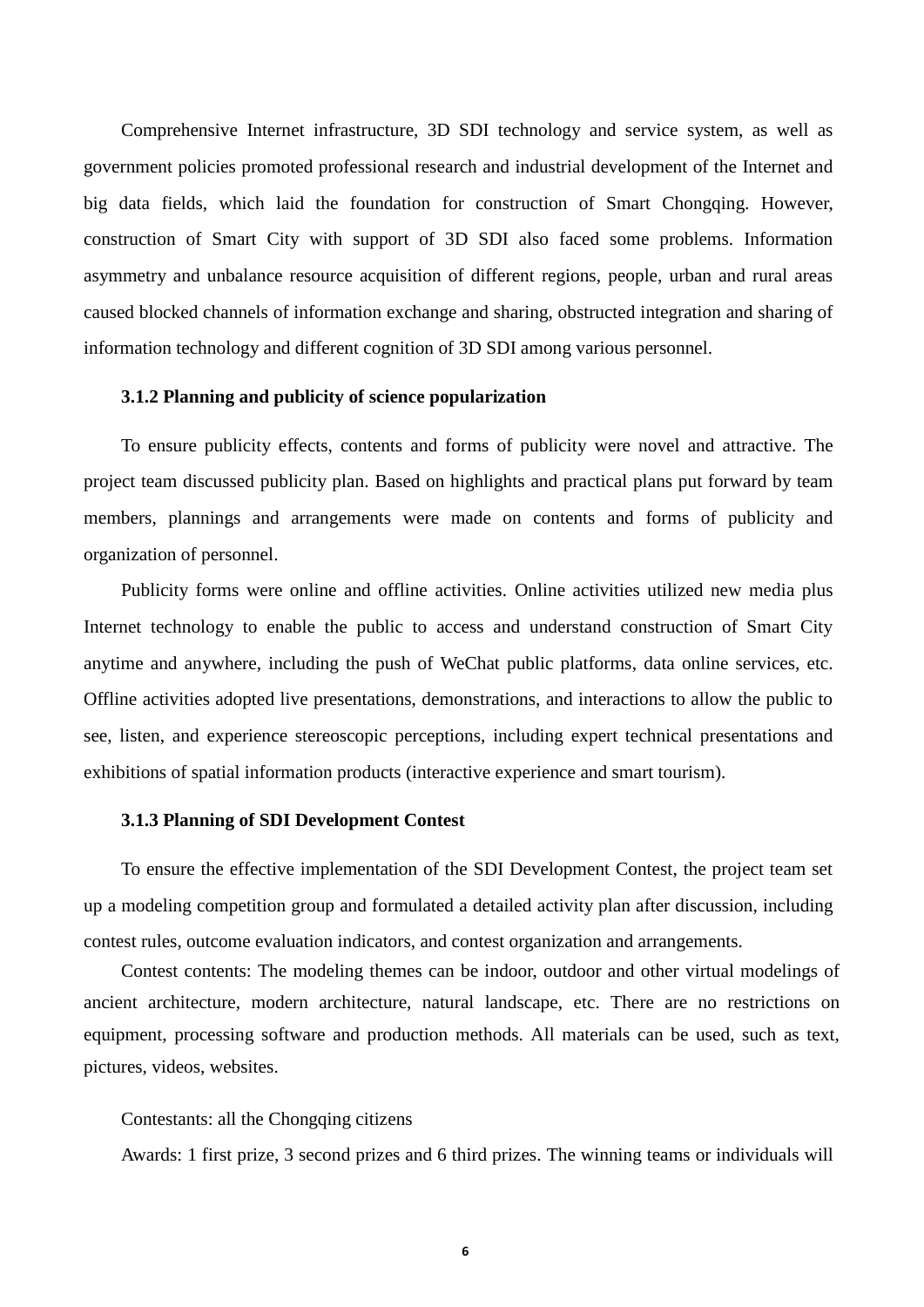receive corresponding bonus (RMB).

## <span id="page-7-0"></span>**3.2 Launch of WeChat science popularization platform**

#### <span id="page-7-1"></span>**3.2.1 Application for WeChat official account**

After being approved by Chongqing Survey Institute, the online publicity team applied for a WeChat official account according to online application process of the WeChat service account. Information of official account is as follows:

Name: Geo-King 3D digital city platform

Type: service account

Application unit: Chongqing Survey Institute

Main contents: 3D SDI science popularization information, Smart City service, Geo-King 3D digital city platform service.

#### <span id="page-7-2"></span>**3.2.2 Construction of WeChat official account**

According to main push contents of WeChat official platform, Geo-King 3D digital city platform official account was divided into several sections, including Smart City, Smart Community, My Community and others.

## <span id="page-7-3"></span>**3.3 Technical presentations of experts**

#### <span id="page-7-4"></span>**3.3.1 Technical presentations in other cities**

1) Participate in exchange meeting in Guizhou

On August 4, experts of the project team went to Guizhou Province to conduct a seminar. Based on research and practice of indoor and outdoor spatial information modeling, BIM technology, and spatial information integration in recent years, experts gave detailed reports on research background of indoor and outdoor spatial information fusion and application in the big data era, indoor and outdoor three-dimensional spatial information collection, indoor and outdoor spatial information fusion, indoor and outdoor integration applications and prospects.

2) Participate in exchange meeting in Yinchuan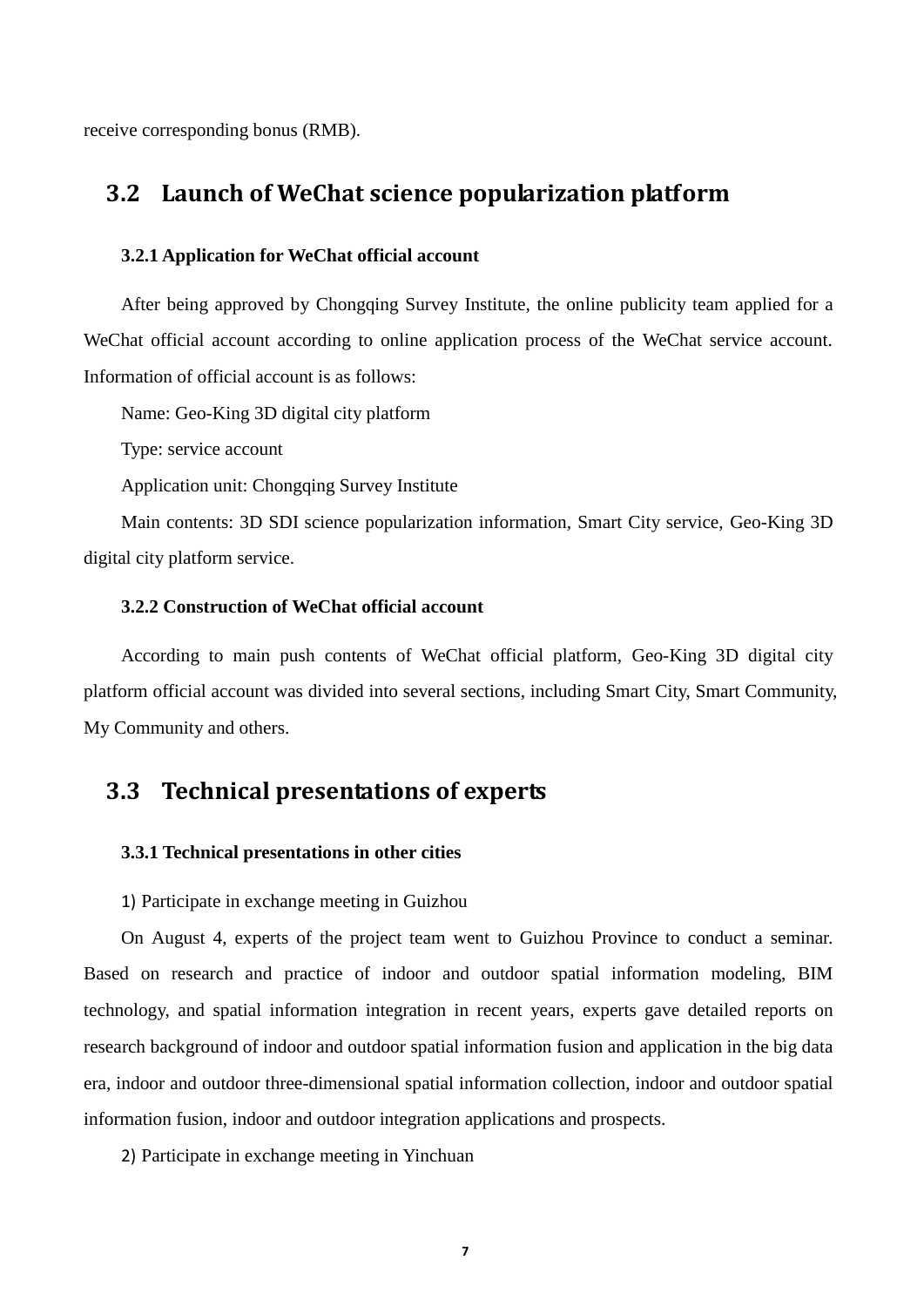On August 17, experts of the project team went to Yinchuan, Ningxia Province to report and discuss the exploration and practice of surveying and mapping technology in the spatio-temporal big data age. Starting with how to survey a city, the report was delivered around surveying and mapping industry and spatio-temporal big data, surveying and mapping techniques exploration, smart application and practice in new situation.

#### <span id="page-8-0"></span>**3.3.2 Technical presentations in Chongqing**

Construction achievements presentations and technical exchanges have been carried out in terms of government departments, enterprises and public institutions. Relevant science popularization lectures on Smart City and Intelligent Community have been conducted for universities, communities and so on.

1) To communicate with related organizations of government departments

Transportation Commission of Jiangbei District, Chongqing Municipality, has been invited to Chongqing Survey Institute to communicate with us. In the 3D studio, technicians have made a presentation on three-dimensional aided design of cities, three-dimensional aided design of municipal road engineering, three-dimensional aided geological survey and smart monitoring cloud platform of urban infrastructure.

2) To communicate with enterprises and public institutions

We have invited Planning and Design Institute of Wanzhou District to conduct an in-depth discussion on methods of aided planning, management and verification, underground pipeline survey technology, three-dimensional high-tech research and development, and monitoring cloud platform, which promotes the communication and cooperation in technology.

3) To conduct lectures in communities

On September 21, the launching ceremony for the construction of the intelligent community on Shiyou Road was held at the sub-district office. In terms of work foundation, construction experience, three-dimensional technology and big data application, Chen Hanxin, the leader of Chongqing Survey Institute, was invited to make a presentation on the service capabilities and available support resources of our institute, and stated that it would cooperated with intelligent communities construction on Shiyou Road to promote social smart management to a new level.

4) To conduct lectures in universities

**8**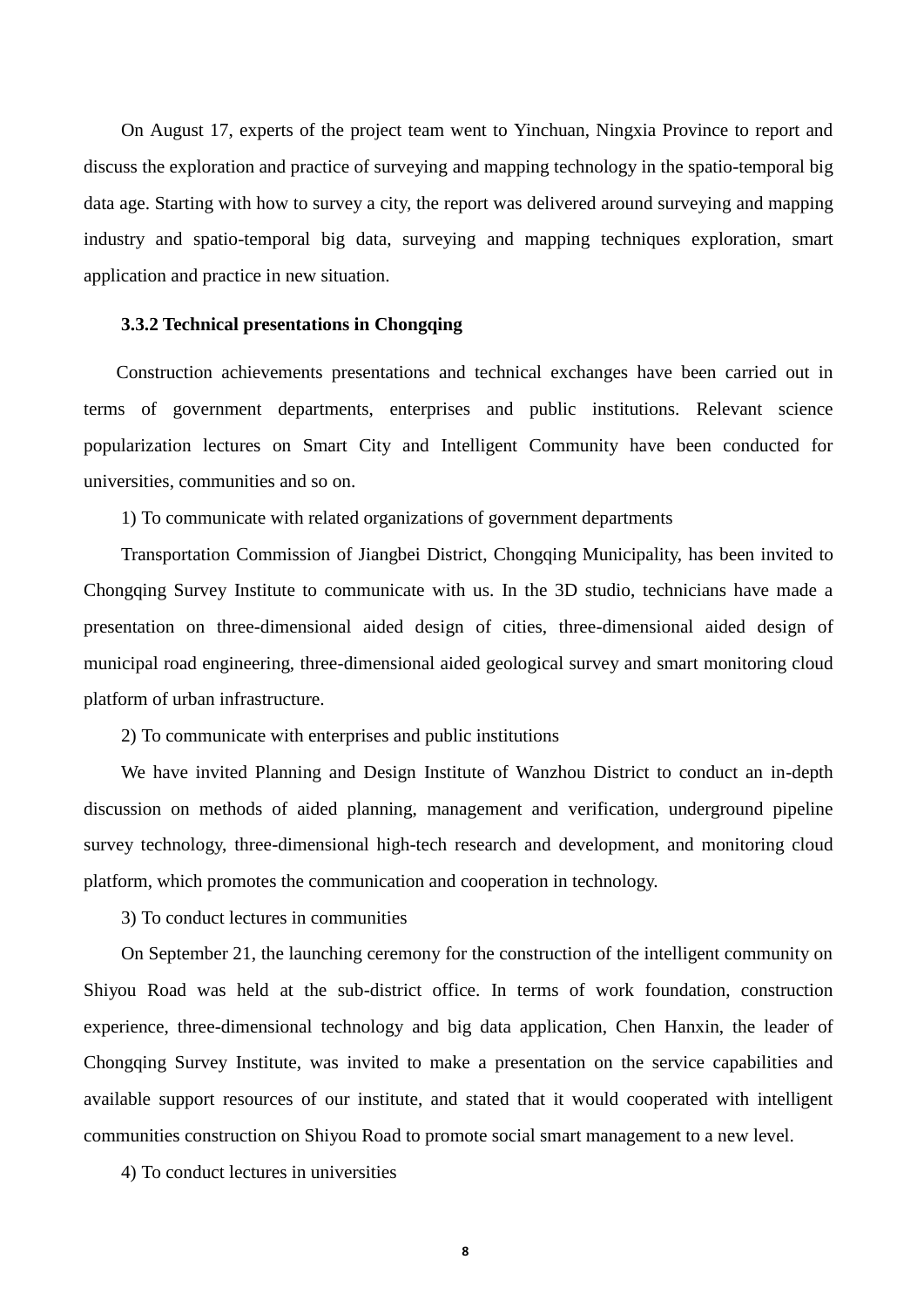On August 29, technicians went to Chongqing University to communicate with teachers and students. Their communications included the review and reflection on Smart City, current situation and development scheme of intelligent communities program and so on. In terms of what the ideal smart cities are, our understanding of smart cities and seven application systems of Smart Chongqing, they had detailed communications from the general framework of typical smart cities to smart cities needing smart people.

## <span id="page-9-0"></span>**3.4 Spatial information products exhibition**

#### <span id="page-9-1"></span>**3.4.1 Science popularization activities with special theme**

The publicity day of National Surveying and Mapping Law is on August 29. This year is the first year that *Surveying and Mapping Law of the People's Republic of China* has been carried out. With this opportunity, exhibition activities of the 2017 publicity day of surveying and mapping law have been held on Guanyinqiao Square. There were four exhibition areas, including display panel exhibition area, equipment capability of surveying and mapping exhibition area, experience area of surveying and mapping frontier, and service area of legal consultation. The subjects embrace three-dimensional digital city, fantastic exhibition of future life, low-altitude unmanned aerial vehicle (UAV) aerial photography and so on.

1) Three-dimensional digital city

Three-dimensional digital city comics exhibition and its demonstration equipment have been set up in the exhibition area. With the form of cartoon and dialogue, the comics exhibition presented the function of three-dimensional digital platform. The technicians offered on-site demonstrations and guided the public to personally operate it.

2) Fantastic exhibition of future life

With the platform of space-ground integration real-time system, fantastic exhibition of future life used the real-time map of sky, ground, indoor and outdoor as the carrier to display three-dimensional geographic information and social economic information from different perspectives. A fantastic and vivid world has been presented to the audience by three-dimensional advanced multimedia technology.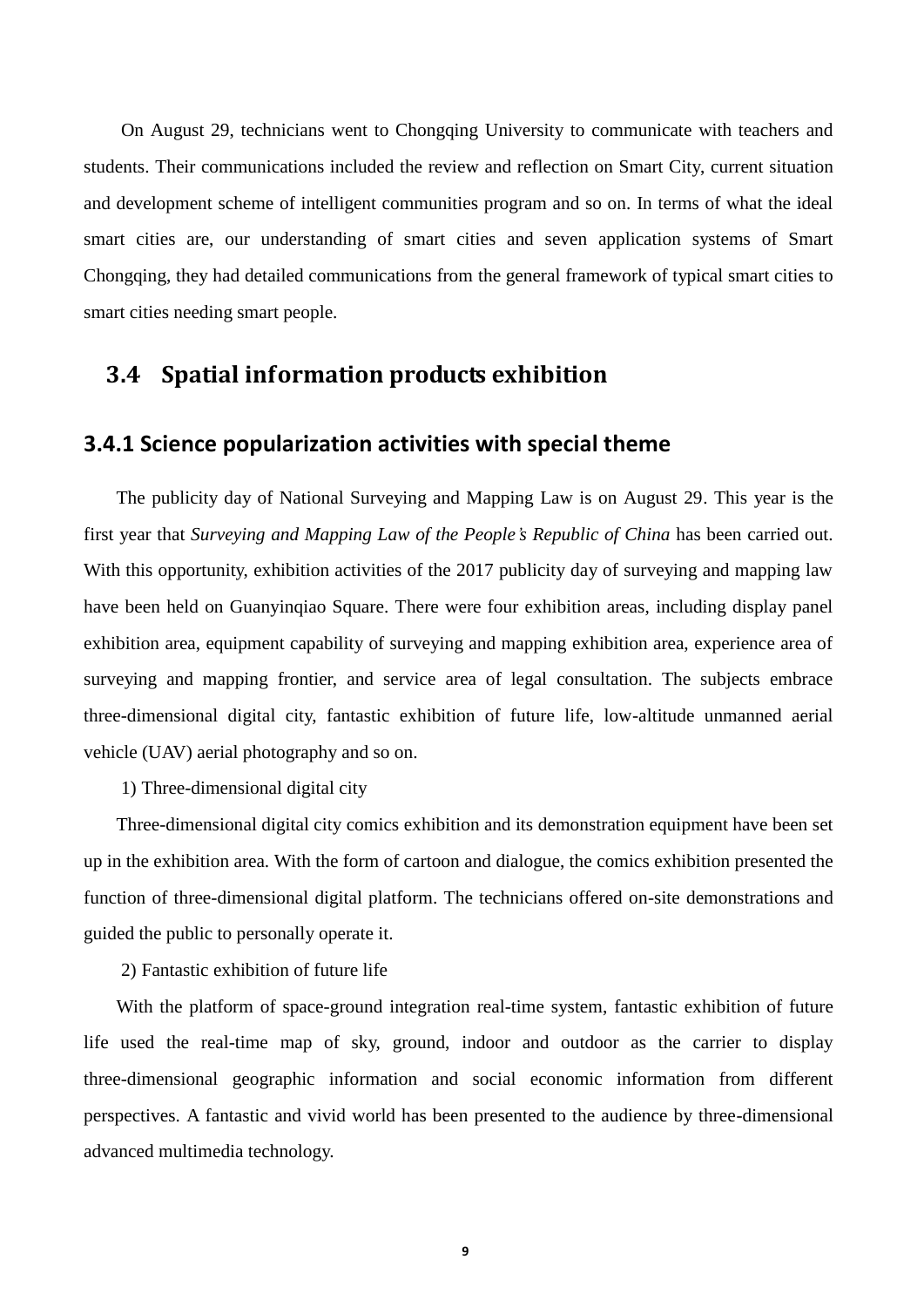3) Low-altitude unmanned aerial vehicle (UAV) aerial photography

Technicians have set up UAVs in the original unit base of No. 231, electrical measure village, have conducted demonstrations of on-site operation of UAVs, and have presented achievements of flight image. In terms of surveying and mapping, planning, emergency monitoring and ecological protection of low-altitude UAV aerial photography, technicians have introduced them in detail.

#### <span id="page-10-0"></span>**3.4.2 Interactive experience of Smart City**

The science popularization program have carried out demonstrations and interactive experience in the 3D demonstration hall, providing VR experience for the public with wearable device, leading the public to visit the smart city experience center of Nan'an District.

1) The 3D demonstration hall

As a multifunctional demonstration hall of our institute, the 3D demonstration hall is equipped with circular-screen projection system, which providing the audio and visual environment of immersive virtual simulation. The demonstration hall has deployed Geo-King 3D digital city platform, Love Chongqing, public service platform of Chongqing's geographic information, space-ground integration real-time map system, spatial information service cloud platform of Smart City and so on, which have provided conditions for the interactive experience. Here we have made demonstrations and interactive experience for government officials, staff from enterprises and public institutions, experts and scholars, students from universities and the public who came to our institute for exchanging, researching and visiting.

2) VR interactive experience

VR technology has been used in the three-dimensional digital city and space-ground integration real-time system. With the VR equipment, the public could see the roads, communities, parks, shopping malls and so on of Chongqing Proper as well as they could visit parks, go shopping and enjoy the night scene as if they themselves were on the street, which has attracted many people.

3) To visit smart city experience centers

The smart city experience center is located in Jiangnan New Town of Nan'an District, where the smart city's perception of future life can be understood. Our institute is responsible for the design and construction of entity sand tables, three-dimensional digital sand tables and LED touch technology. Participants have been invited to visit the smart city experience center in Nan'an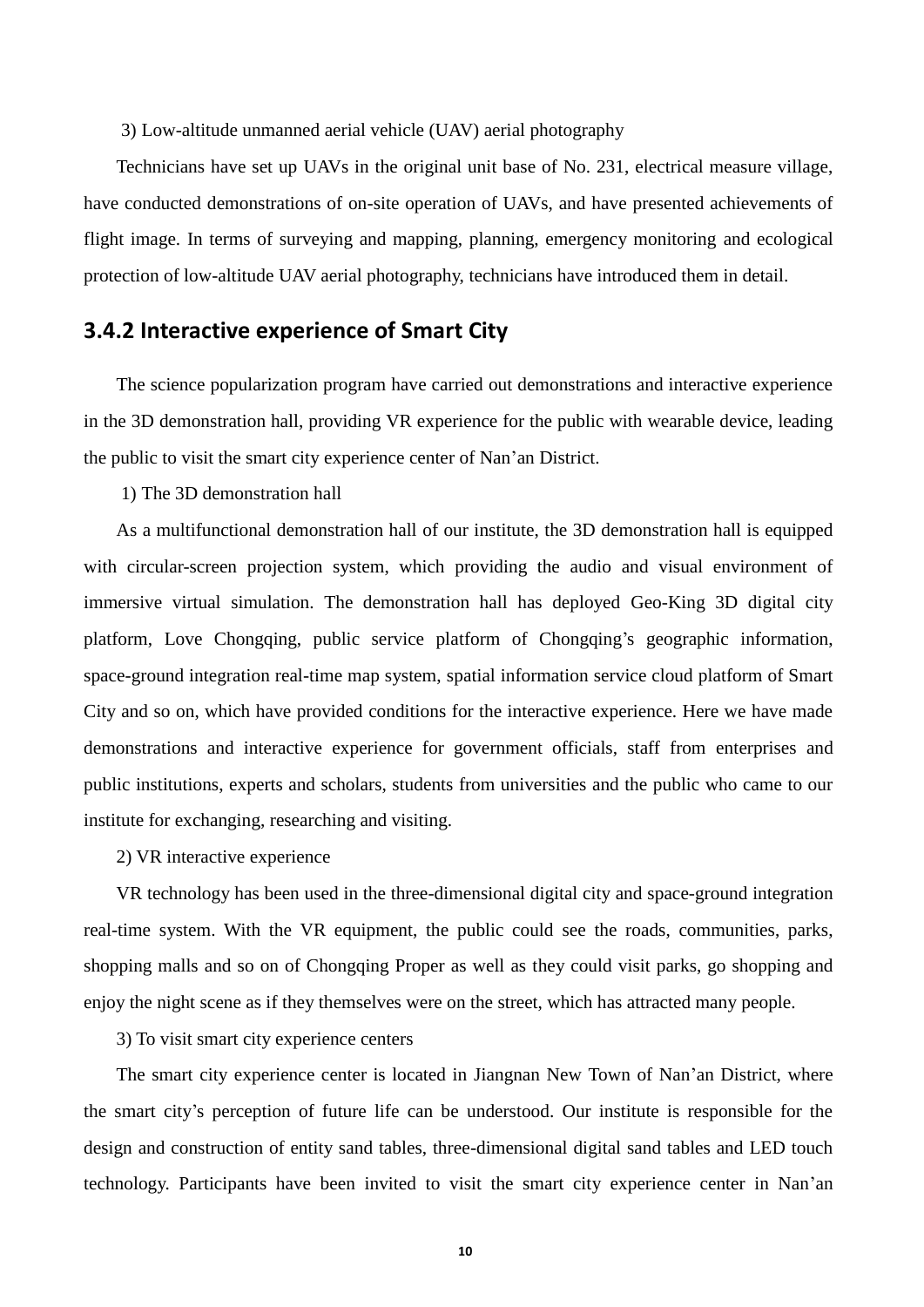District after the end of signing up of the Smart City Virtual Modeling Contest.

## <span id="page-11-0"></span>**3.5 SDI Development Contest**

After the completion of the competition planning, the organizers of the competition modeling group formulated detailed rules for the contest, issued notices of the contest, opened the registration channel, conducted relevant training for the participants and organized the achievements after the deadline for the submission of works.

The notice of holding SDI Development Contest was issued on July 11, which was sent to relevant universities to push it by WeChat public platform.

On August 2, the list of participants was collected. There were 37 groups composed of 56 participants who are undergraduates and postgraduates from different universities, and modeling enthusiasts from different units.

On August 8, participants were invited to our institute to be trained in standardized modeling. Technicians made a presentation on texture modeling, model naming and detail processing in the modeling as well as explained and demonstrated the open data and platform interface. Participants were led to visit the unit base and office environment after the training.

On September 17, participants were contacted by email and telephone to be informed that modeling results should be submitted in time. All of the submitted modeling results were sort out.

A total of 35 modeling works have been received as of the deadline for the submission of modeling results. With various production methods and exquisite appearance, the subjects of these modeling works are rich and colorful, embracing ancient and modern building modeling, road and bridge modeling, Buddha and other sculptures modeling, character modeling, live-action modeling and so on.